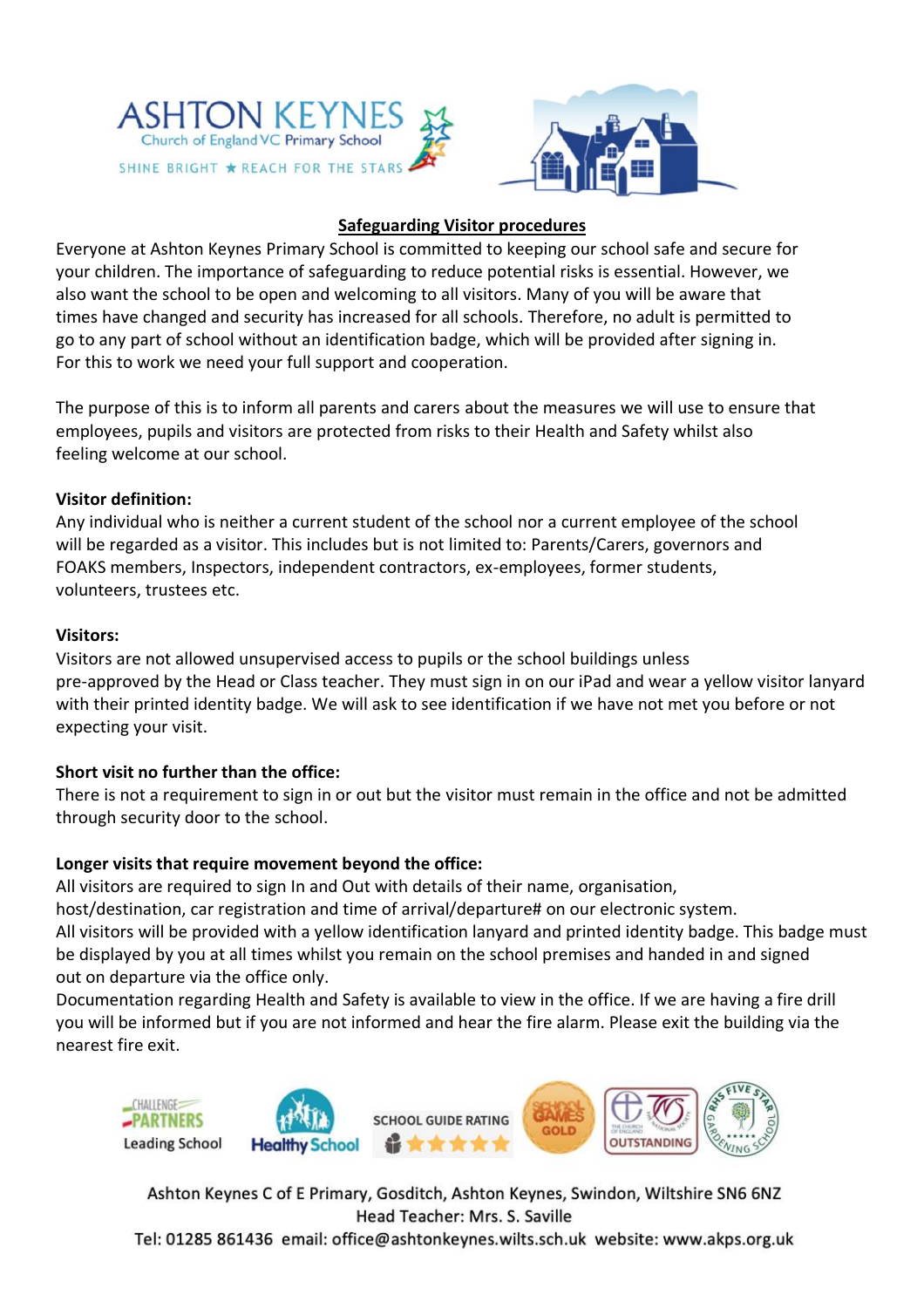# **Parents/Carer for collection during the school day:**

Parents/Carers are asked to remain in the office and your child will be brought to you (unless there are pre-arranged plans by the Head Teacher or class teacher, where you will then sign in and receive a badge). You and your child must all leave via the main door once signed out. We have a signing in/out book to record every pupil who arrives late/ exits school early. We expect parents and carers to let us know in advance that they are arriving for collection with a reason why.

## **Parents/Carers dropping off during the school day:**

Parents are requested to remain in the office whilst pupils will be sent to class on their own (unless there are pre-arranged plans by the Head Teacher or class teacher where you will then sign in and receive a badge). You must leave via the main door once signed out.

## **Dropping of belongings/equipment:**

All items can be left in the office via the office window for pupils to collect. There is no need for a parent to visit the classroom unless there are pre-arranged plans by the Head Teacher or class teacher where you will then sign in and receive a badge. You must leave via the main door once signed out.

## **Contractors:**

All contractors are required to check in and out with the office team and comply with all other management controls. They will be asked to show identification before entering the building.

#### **Assemblies:**

Parent/Carer visitors to our assemblies will not be expected to sign in/out. Staff will be on hand to open the outdoor external gates and monitor visitors to ensure they arrive and depart safely from the hall and grounds, entry will be via the main gate. Visitors will not access the security door into the main building during this time and only use the hall/ toilets by the hall which are locked off from the main school by a security door. On these occasions there is no need for parents to visit classrooms unless pre-arranged with the Head Teacher or class teacher.

#### **Hall:**

As the children are encouraged to be responsible for their belongings, there is no need for parents to enter the hall at the end of the day. Many after school clubs and lessons take place in the hall so please do not enter until you have been told to do so by the teacher/club leader.

#### **Gates:**

Morning green security gates are open from 8:45am for children to enter. Years 5 and 6 file in down behind the wall to clear space for the school bus. Once children have been dropped in the gates, please leave the area quickly to avoid congestion in the road, thank you.

At the end of the school day the green security gates will be opened at 3:15pm for parents to collect their children from the playground and will stay open for after school clubs. The side gate will be open for Year 5 and 6 pupils to exit at home time.



Ashton Keynes C of E Primary, Gosditch, Ashton Keynes, Swindon, Wiltshire SN6 6NZ Head Teacher: Mrs. S. Saville Tel: 01285 861436 email: office@ashtonkeynes.wilts.sch.uk website: www.akps.org.uk